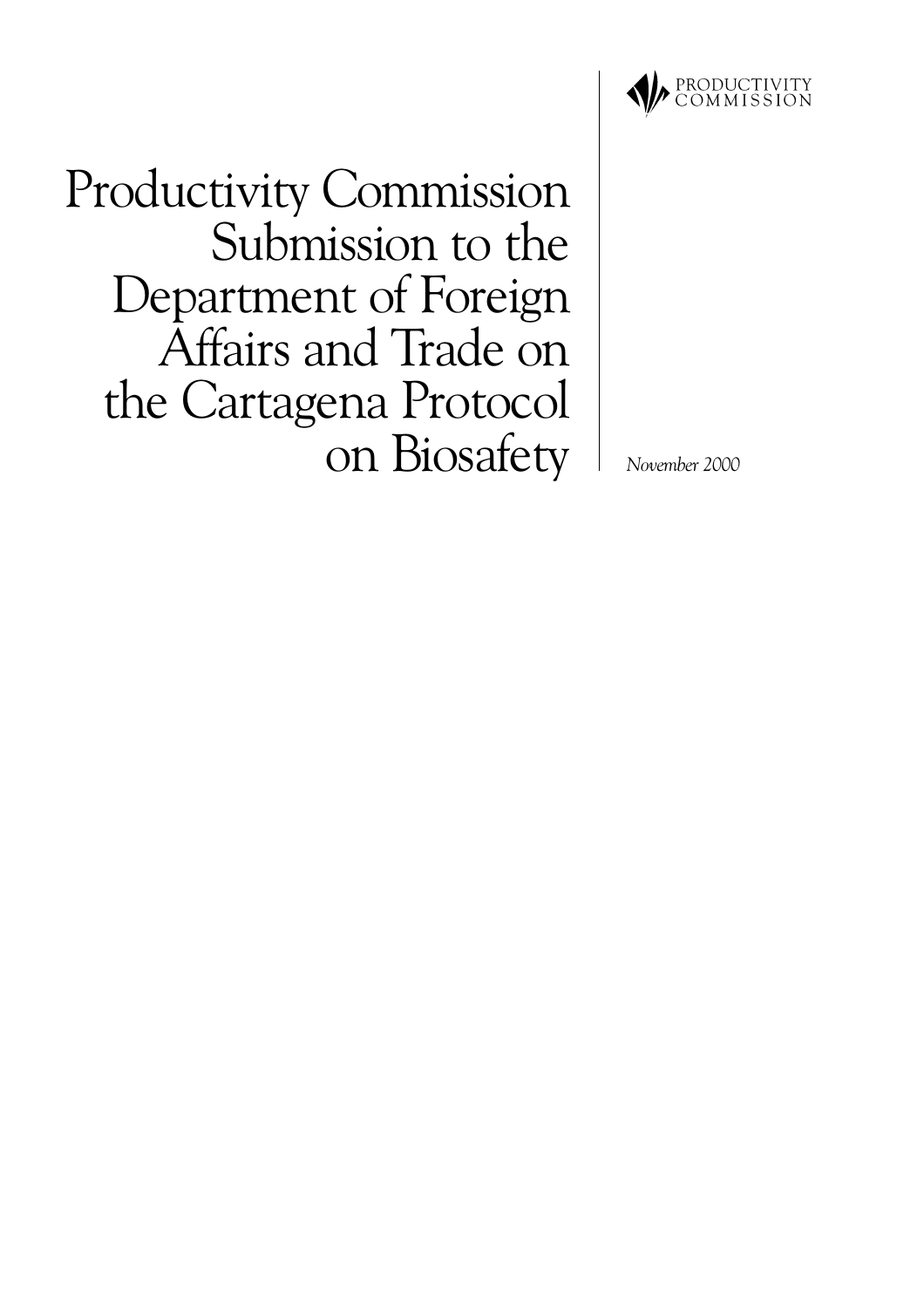# The Cartagena Protocol on Biosafety: some preliminary observations

# **The Commission's approach**

 $\overline{a}$ 

To assess new regulatory proposals, including those resulting from Australia's ratification of international treaties such as the Cartegena Protocol on Biosafety, the Commission usually favours a benefit cost approach. This involves the identification and evaluation, vis a vis the regulatory status quo, of all the benefits and costs to Australia associated with the new proposal. If the total benefit exceeds the total cost of the proposal, in principle, it would be economically efficient to proceed.

However, in assessing the Protocol, the Commission takes a cost-effectiveness approach. This considers whether the stated objective would be achieved at least cost to Australia by ratifying the Protocol, relative to the regulatory status quo.<sup>1</sup> (In other words, the approach takes the stated objective as a 'given' and considers only the relative costs of Protocol.) An important indicator of the cost effectiveness of a new regulatory proposal is the degree to which it *directly* targets a *clearly* identified problem or objective.

The reason for this approach is the difficulty in evaluating the stated objective (and, hence, the primary benefit) of the Protocol (see below).<sup>2</sup>

<sup>1</sup> The regulatory status quo involves domestic regulation administered by various agencies such as AQIS/Biosecurity Australia and the Interim Office of the Gene Technology Regulator as well as international agreements (particularly the WTO SPS Agreement). Domestic regulation, at this time, is assumed not to include the Gene Technology Bill 2000, which was introduced into Parliament in April. The Bill sets out a regulatory framework (and establishes the Gene Technology Regulator) to govern all genetically modified organisms, whether imported or domestically produced. It was referred to the Senate Committee on Community Affairs; a report has been recently issued (SCCA 2000).

<sup>2</sup> There are fundamental problems in measuring and quantifying biodiversity, and in assessing changes from year to year (Boyle and Sayer, 1995). Measuring biodiversity in dollars, let alone in volumetric terms, is no easy exercise. The reason for this is the absence of explicit markets (and, hence, market prices). Nonetheless, a few studies have attempted to value biodiversity in recent years. For example, the New Zealand Ministry of Environment in 1998 estimated the value of the "indigenous natural environment" at NZ\$46 billion a year and Pimental recently estimated the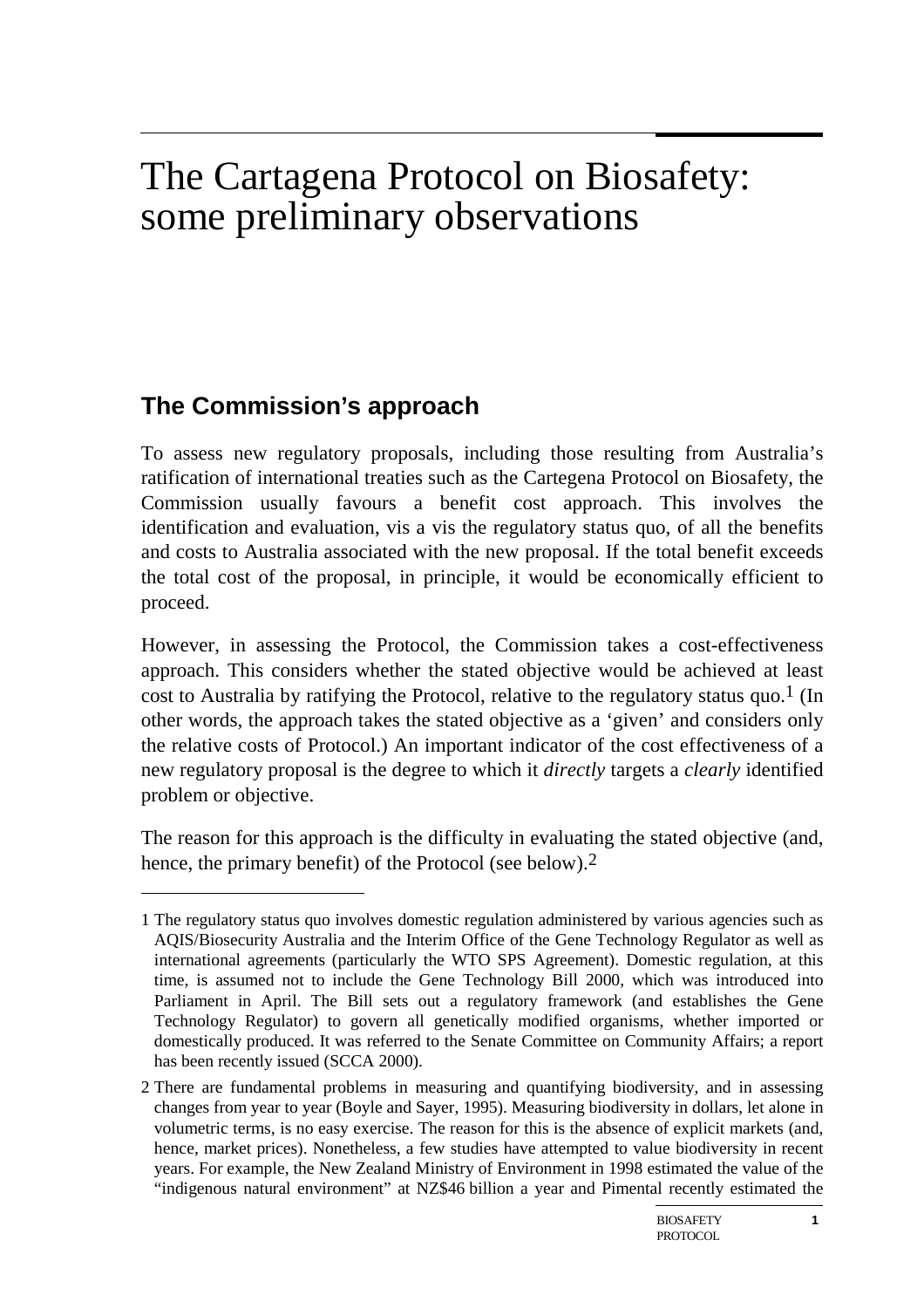The paper begins by looking at the problem that the Protocol seeks to address. It then discusses briefly key aspects of the Protocol that could potentially undermine its cost-effectiveness. This is followed by some remarks on the implications for Australian exporters and importers if the Protocol enters into force without Australian ratification and membership.

## **What is the problem?**

The stated objective of the Protocol relates to "the conservation and sustainable use of biological diversity", which may be adversely affected by the trade (or "transboundary movements") of "living modified organisms" (article 1). "Biological diversity" (or biodiversity) refers to the number and variety of living organisms on the planet and is defined in terms of genes, species and ecosystems (UN Environment Programme 2000, p. 1/1).

"Living modified organisms" are defined in the Protocol as living organisms that possess a "novel combination of genetic material obtained through the use of modern biotechnology" (article 3.g). "Living organisms" means any biological entity capable of transferring or replicating genetic material, including sterile organisms, viruses and viroids (article 3.h). "Modern biotechnology" is defined as the application of:

a) In vitro nucleic acid techniques, including recombinant deoxybribonucleic acid (DNA) and direct injection of nucleic acid into cells or organelles, or

b) Fusion of cells beyond the taxonomic family

that overcome natural physiological reproductive or recombination barriers and that are not techniques used in traditional breeding and selection. (Article 3.i)

(Thus, living modified organisms may be seen as a subset of genetically modified organisms. They do not include genetically modified organisms that are not "living", such as genetically modified peanut butter or canola oil.)

Environmental concerns about living modified organisms typically focus on the risks of these organisms "escaping" into and (perhaps, irreparably) damaging the environment (including biodiversity)<sup>3</sup> In a recent report, the Senate Committee on Community Affairs identified the following risks of biotechnology:

 $\overline{a}$ 

cost of "invasive" species entering the United States at US\$138 billion a year (Mumford 2000, p.1).

 $3$  The major focus of the public debate over genetically modified organisms (including living modified organisms) in Australia has been the possibility of human health consequences of eating genetically modified foods over long periods (Dolling and Peterson, 2000).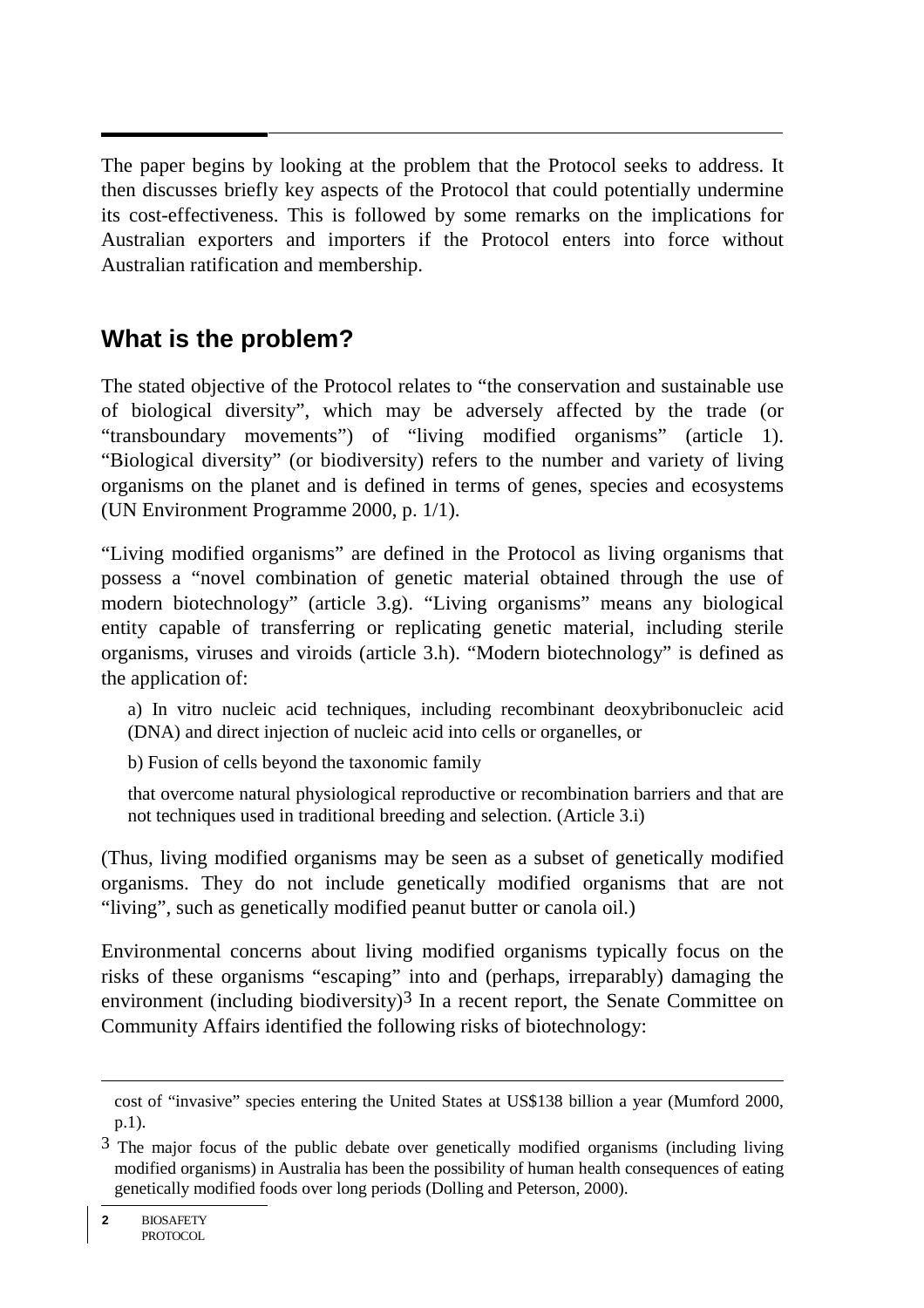... contamination of traditional or organic crops by neighbouring [genetically modified] crops; the inability to eliminate a [genetically modified organism] once it is released and found to have an adverse impact ... ; increased environmental damage due to increased use of chemicals; increased environmental competitiveness of [genetically modified organisms] creating weeds, in the case of plants, or pests, in the case of animals; insect-resistant crops adversely affecting non-target insects ...; the transfer of genes for herbicide tolerance from [genetically modified] crops to related species resulting in herbicide-resistant weeds. (SCCA 2000, pp. 17-18)

That said, it is not clear that trade in living modified organisms presents a significant threat to biodiversity. Nor is it clear why a distinction should be made between the threat presented by importing living modified organisms and that by domestically developed (and released) living modified organisms.

## **Is the Protocol cost-effective?**

There are several aspects of the Protocol, which could potentially undermine its ability to meet its stated objective in a least cost manner.

### **Definition of living modified organisms**

There are at least two concerns with the Protocol's definition of living modified organisms. First, it implies that it is modern biotechnology that poses the primary risk to biodiversity. However, novel organisms created by traditional breeding and selection techniques may also pose an equivalent risk (Isaacs and Phillips 1999, p.5). And yet these organisms are not subject to the Protocol's provisions. And, second, because it is technology-specific, the definition may become out of date and, thus, not cover future gene technologies that may pose risks to biodiversity.

#### **Import decision making provisions**

#### Different approaches for different living modified organisms

The Protocol's import decision making provisions differ depending on whether the import is of living modified organisms for intentional introduction into the environment (LMO-E) — for example, seeds for propagation, seedlings and fish for release — or of living modified organisms intended for direct use as food, feed or for processing (LMO-FFP). (Further distinctions are made between living modified organisms in transit, destined for "contained use" and identified in decisions by the Conference of Parties.) The provisions governing imports of LMO-E (described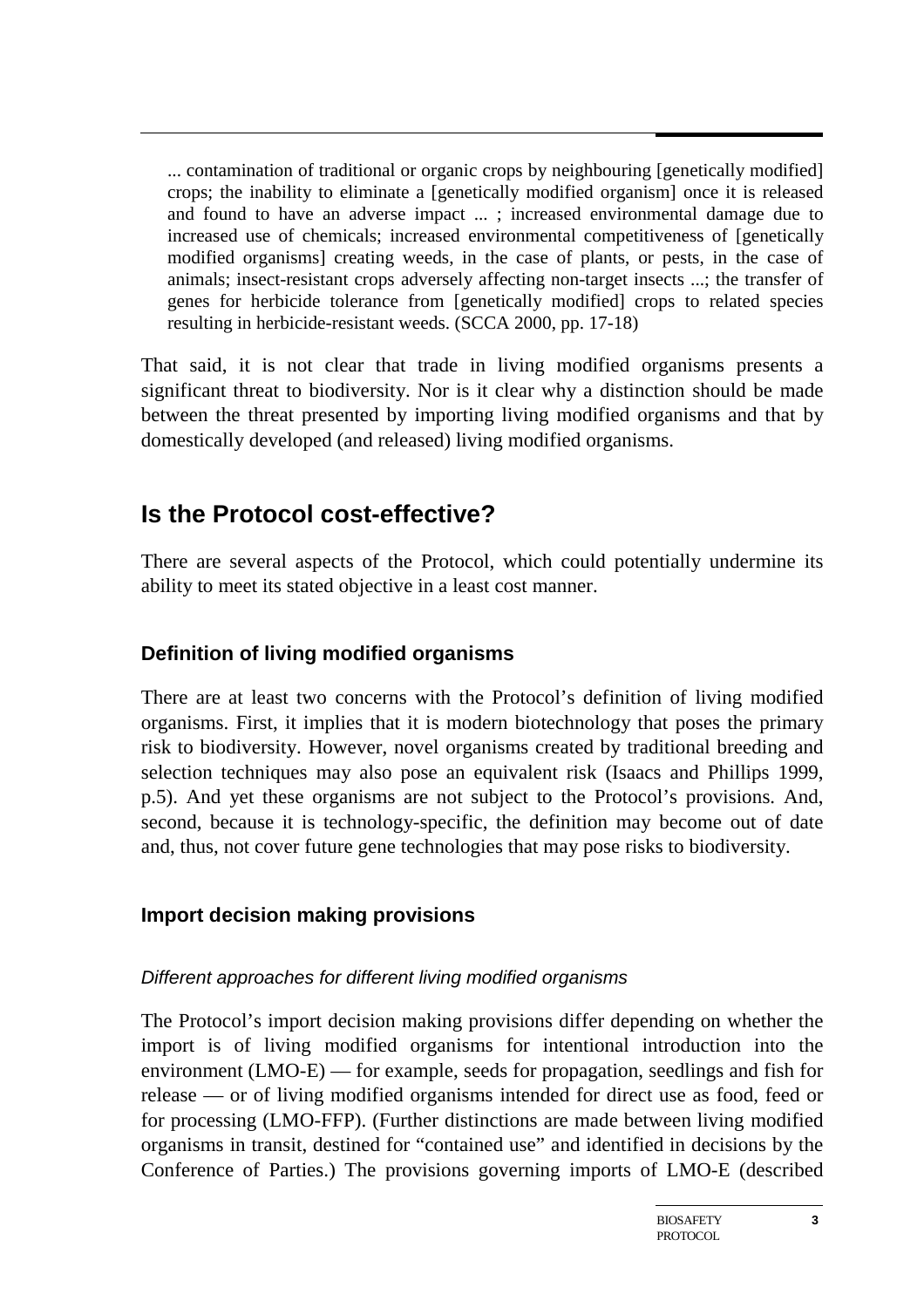collectively as the "advance information agreement"), when compared with that applying to LMO-FFP, appear to impose greater obligations on the parties and on exporters (including exporters from non-parties — see later).

There are two concerns about this dual approach. First, it implies that LMO-E and LMO-FFP are different in terms of the risks they pose to biodiversity. However, it is not readily apparent that this is the case. Second, although it is clear that the Protocol requires parties to base their decisions about imports of LMO-E on risk assessments, the same cannot be said in relation to imports of LMO-FFP: there is some ambiguity here. If there is no requirement for a risk assessment in relation to LMO-FFP, there is a danger that parties can apply measures to restrict trade in these types of living modified organisms inappropriately. One particular consequence of this is that producers may be denied opportunities to improve their productivity and output range through the use of living modified organisms (see box 1 and below).

#### Box 1 **The importance of biotechnology for agriculture**

Technological change — whether it involves new improved varieties, new and more efficacious crop protection chemicals, or new and more efficient farm equipment — has been a fundamental driver of growth in agricultural output (see attachment A, figures 2 and 3). With continuing declines in land availability in Australia for agriculture (see attachment A, figure 1), technological change offers the main prospect of maintaining and increasing output.

Biotechnology (including gene technology) has the potential to achieve increases in agricultural output. It can do this through improvements to productivity (by lowering input costs and increasing yields) and by increasing the range of products available (novel products and new varieties/hybrids). In relation to plants, common goals of genetic modification include herbicide tolerance, resistance to the attack of insects, resistance to infection from viruses, increased yield in food crops, drought resistance and salinity tolerance (SCCA 2000, p.13 and attachment A, table 3).

Although still in its infancy, the application of biotechnology to agriculture is occurring at an increasing rate and becoming more widespread. This can be seen in relation to genetically modified crops. The number of countries growing genetically modified crops has increased from one country (the United States) in 1992 to 12 countries (including Australia) in 1999. In the United States, the 'biotechnology' shares of total land for growing corn, soybeans and cotton are now 25, 54 and 61 per cent respectively. The global area of land devoted to the growing of genetically modified crops — soybeans, corn, rapeseed, potatoes, cotton and tobacco — has increased from 3 million hectares in 1996 to 42 million hectares in 1999; an increase of fourteen fold (attachment A, table 1). In 1999, country shares of the global area of land for genetically modified crops were 70 per cent for the United States, 14 per cent for Argentina, 10 per cent for Canada and the remainder for Brazil, China, Australia, South Africa, Mexico and Europe.

Source: Edwards (2000) and attachment A, tables 1-2 and figures 1 –3.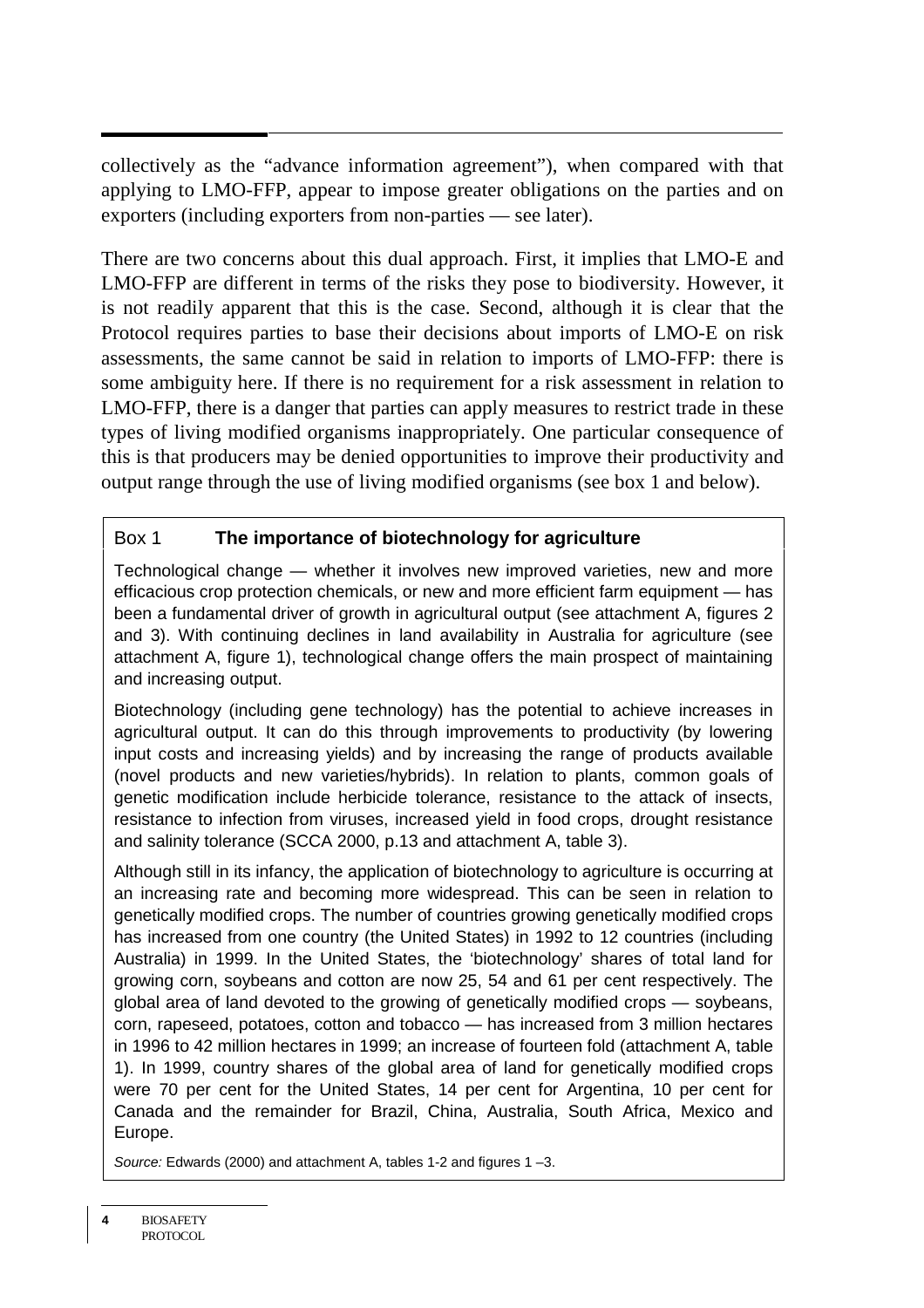#### The precautionary principle

The Protocol allows importing parties to apply the precautionary principle in relation to both LMO-E and LMO-FFP:

Lack of scientific certainty due to insufficient relevant scientific information and knowledge regarding the extent of the potential adverse effects of a living modified organisms on the conservation and sustainable use of biological diversity in the party of import, taking also into account risks to human health, shall not prevent that party from taking a decision, as appropriate, with regard to the import of the living modified organisms … in order to avoid or minimise such potential adverse effects. (Articles 10.6 and 11.8)

The onus of seeking a review of any decisions based on the precautionary principle rests with the exporting party or exporter: the importing party is under no obligation to initiate a review of its decisions (article 12.2). The Protocol uses one definition of the precautionary principle, which does not have universal acceptance.

Setting aside the legal uncertainty created by a possible inconsistency between these provisions and article 5.7 of the SPS Agreement (this is dealt with later), the absence of disciplines in the Protocol on the use of the precautionary principle is a major concern. For instance, there are no disciplines on parties restricting the length of time that measures are to apply or that relevant scientific information be sought in the future.

Accordingly, there is potential that, because of a "lack of scientific certainty due to insufficient relevant scientific information", inappropriately restrictive measures would be placed on imports of living modified organisms. These measures could unnecessarily delay or, at worst, permanently deny producers opportunities to improve their productivity and output range as well as deny final consumers the benefits of this increase (including wider choice and lower priced products).

Where possible, parties should be encouraged, through the Conference of Parties, to consider a phased approach to imports in this situation. This might, for example, involve:

- (i) the release of living modified organisms in increments under controlled (or quarantined) conditions followed by;
- (ii) the gradual relaxation of restrictions on imports if there is no concrete evidence of adverse environment effects after a specified time.

Such an approach would enable producers to acquire progressive productivity improvements while minimising the risks of adverse effects on biodiversity.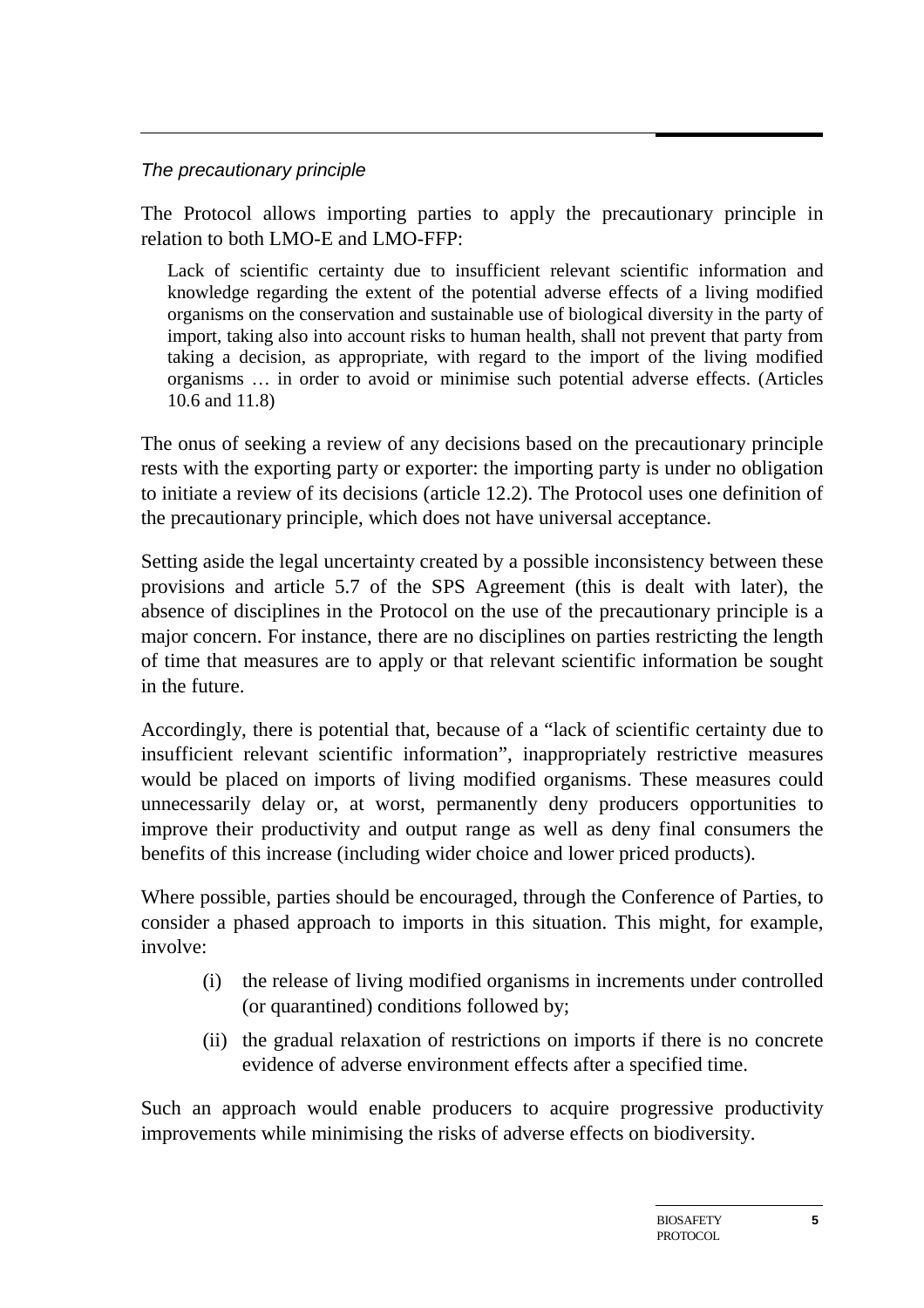#### Socio-economic considerations

The Protocol allows parties in making an import decision to take into account:

… socio-economic considerations arising from the impact of living modified organisms on the conservation and sustainable use of biological diversity, especially with regard to the value of biological diversity to indigenous and local communities (article 26.1).

A particular concern about this provision is the breadth of discretion it gives to importing parties in making decisions about the grounds for restricting trade. No definition of "socio-economic considerations" is given. Nor is there any guide on how significant these considerations must be to affect import decision making. Phillips and Kerr (2000, p.78) comment

"The BSP's provision relating to taking account of socio-economic factors in the regulation of imports is in direct conflict with a central tenet of the WTO…One is left wondering if this is, again, an attempt to obtain protection on this account through the back door when it could not be obtained through the WTO."

#### **Handling, transport, packaging and identification requirements**

The Protocol requires parties to take necessary measures to require that trade of living modified organisms is handled, packaged and transported under "conditions of safety", taking into account international standards (article 18.1). There is little detail, however, on what these measures might involve: this is left for the Conference of Parties to determine (article 18.3). Nonetheless, these measures have the potential to add significantly to the costs of trade, particularly if they necessitated the introduction of "identity preservation" systems such as the mechanical segregation of living modified organisms from non-modified products (for example, EU 2000 contains considerable cost data on these systems).

The Protocol also requires parties to take measures governing the "documentation accompanying" imports (article 18.2). The documentation must "clearly" identify that there are living modified organisms as well as contain other specific information. (These identification requirements are perceived by some commentators as mandatory labelling: for example, Phillips and Kerr 2000, pp. 73- 74.) However, the requirements differ according to three broad classes of living modified organisms: LMO-FFP; living modified organisms for contained use; and LMO-E and other living modified. For example, in relation to LMO-FFP, the accompanying documentation must specify whether the import "may contain' living modified organisms, but the same requirement does not apply to the other specified classes of living modified organisms (article 18.2.a). It is not clear what the rationale for these distinctions is; indeed, it appears that it would be more cost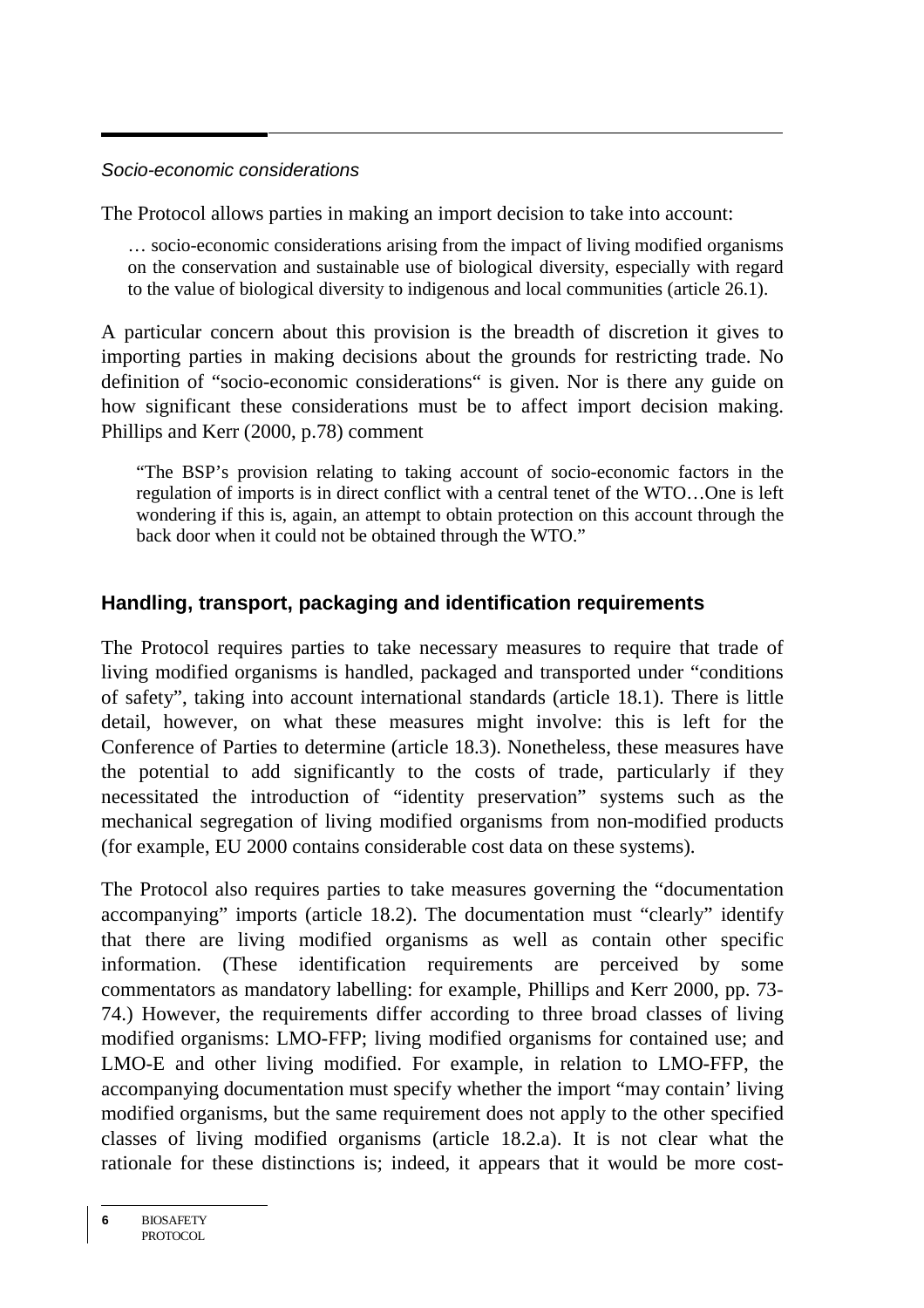effective if the requirements were the same, regardless of the class of living modified organism. In any event, such identification requirements are likely to add to the costs of trade.

## **Requirements to provide information to a Biosafety Clearing House**

The Protocol requires parties to publish relevant laws, import decisions and risk assessments relating to living modified organisms in a Biosafety Clearing House (mainly article 20).

Making such information of national regulatory regimes transparent can mitigate the costs to parties, particularly developing country parties, and to exporters and importers. For example, parties can 'learn' from other parties' regulatory/risk assessment experiences.

The "modalities of the operation" of the Biosafety Clearing House are left for the Conference of the Parties to determine. In deciding upon the format and level of detail of information to be provided by the parties, a guiding principle should be to balance the value of the information to users against the compliance costs to parties in providing it. Otherwise, there is a danger that the supply of information is either 'overdone' or of poor quality, particularly relative to parties' compliance cost.

In this regard, the transparency provisions of the WTO SPS and TBT Agreements - particularly, provisions which overlap with those of the Protocol --- should be a relevant consideration in deciding the format and level of information to be provided to the Biosafety Clearing House. If there is overlap, (as there is, for example, in relation to notifying the relevant body of import measures) the overall burden of compliance amongst WTO members who are parties to the Protocol will be greater for little gain in information value. In this situation, coordination between the Convention on Biological Diversity Secretariat (which presumably will administer the Biosafety Clearing House) and the WTO secretariat would be desirable.

## **The Protocol's uncertain relationship with the SPS Agreement**

The Discussion Paper states that, on the basis of a legal analysis prepared by DFAT (with the assistance of the Australian Government Solicitor) the Protocol and WTO agreements "should be seen as complementary, and not competing regimes for the management of trade in [living modified organisms]" and "there is nothing in either ... which would appear to conflict with the other" (p. 9).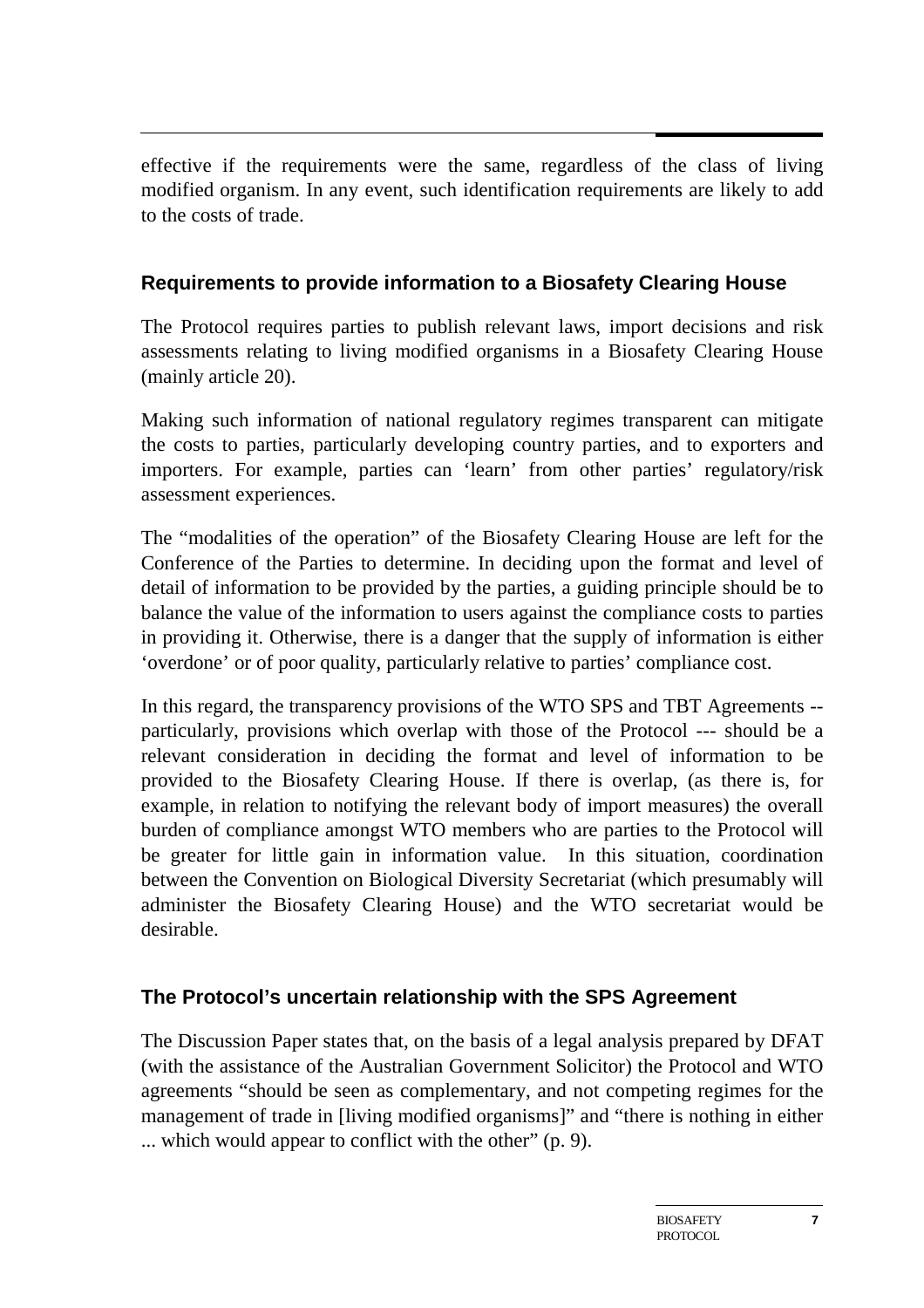Despite this statement, other commentators consider that there is legal uncertainty, or worse, regarding the relationship between the two treaties (eg Aerni 2000, p.15, Cosbey and Burgiel 2000, pp.3-4, Phillips and Kerr 2000, pp. 63-75 and Cors 1999, p.1/2).

One concern relates to jurisdictional responsibility, particularly where there are conflicting rules. As the Protocol is a more recent treaty than that establishing the WTO, it could be argued that it has precedence for members of both treaties. However, as Phillips and Kerr noted, even the WTO Committee on Trade and Environment has not yet been able to clarify this issue (2000, pl.65).

An example of the potential for conflict relates to articles 10.6 and 11.8 of the Protocol and article 5.7 of the SPS Agreement. These provisions relate to the role of the precautionary principle in setting import measures. However, the SPS Agreement gives very limited scope for WTO members to apply the precautionary principle.

Legal uncertainty is only likely to be resolved by way of disputes, whether before the WTO Dispute Settlement Body or by way of the dispute settlement mechanism contained in the Convention on Biodiversity. To the extent that the text in the Protocol has contributed to legal uncertainty and prompted disputes, this needs to be counted as a cost.

# **What if Australia does notsign and ratify the Protocol?**

The Protocol is to enter into force after 50 countries have signed and ratified it (article 37).

To date, 78 countries have signed the Protocol, with only one country, Bulgaria, ratifying it (CBD Secretariat 2000). The signatories include Argentina, China, European Community, New Zealand and Venezuela. Japan and the United States (as noted earlier a significant producer of genetically modified crops) are not signatories. (As the United States is not a signatory of the Convention on Biological Diversity, it cannot sign on to the Protocol.)

Although the Protocol does not prohibit trade in living modified organisms between parties and non-parties, it does require of parties that:

- such movements be consistent with the objective of the Protocol; and
- they "encourage" non-parties to adhere to the Protocol (article 24).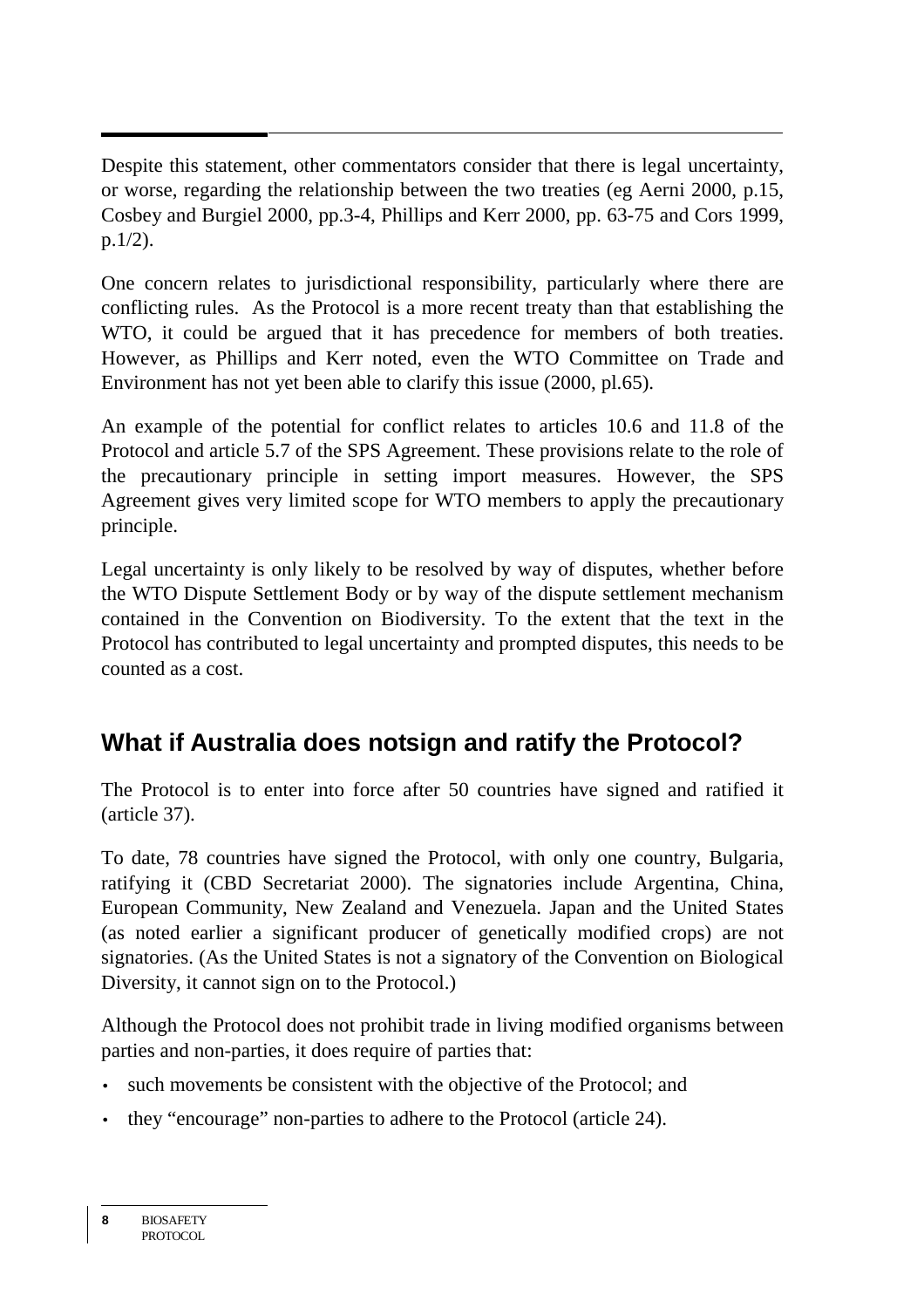Accordingly, even if Australia does not sign and ratify the Protocol, it is still likely to be affected by it, if enough other countries ratify and so bring the Protocol into effect. Australian exporters seeking to export living modified organisms to countries who are parties will be affected. They are likely to be required to comply with the Protocol's provisions governing import decision making (eg in relation to LMO-Es, requirements to notify the importing party of intention to export and to carry out risk assessments for the importing party) as well as with handling, transport, packaging and identification requirements. On the other hand, it is unlikely that Australian importers of living modified organisms would be affected by the Protocol, as existing domestic regulation would apply. (This might not be the case if Australia unilaterally amended its domestic regulation to be more consistent with the Protocol.) However, other countries may demand to know if imported living modified organisms such as genetically modified feed-meal were used in Australian products such as meat and aquaculture products for Australian export.

# **Concluding remarks**

While there are many points of concern about the ratification of the Protocol, one of the most fundamental is the 'target-instrument' question. Good public policy making requires that regulation be clearly targeted to address a clearly identified problem and should be the most cost-effective means of resolving that problem. It is arguable that trade in living modified organisms is a very minor threat to biodiversity, even in developing countries which do not have sophisticated domestic protective measures such as Australia has. As Phillips and Kerr (2000) conclude, the Protocol seems to have much more to do with restricting and hampering trade in genetically modified products, for other reasons, than with protecting biodiversity.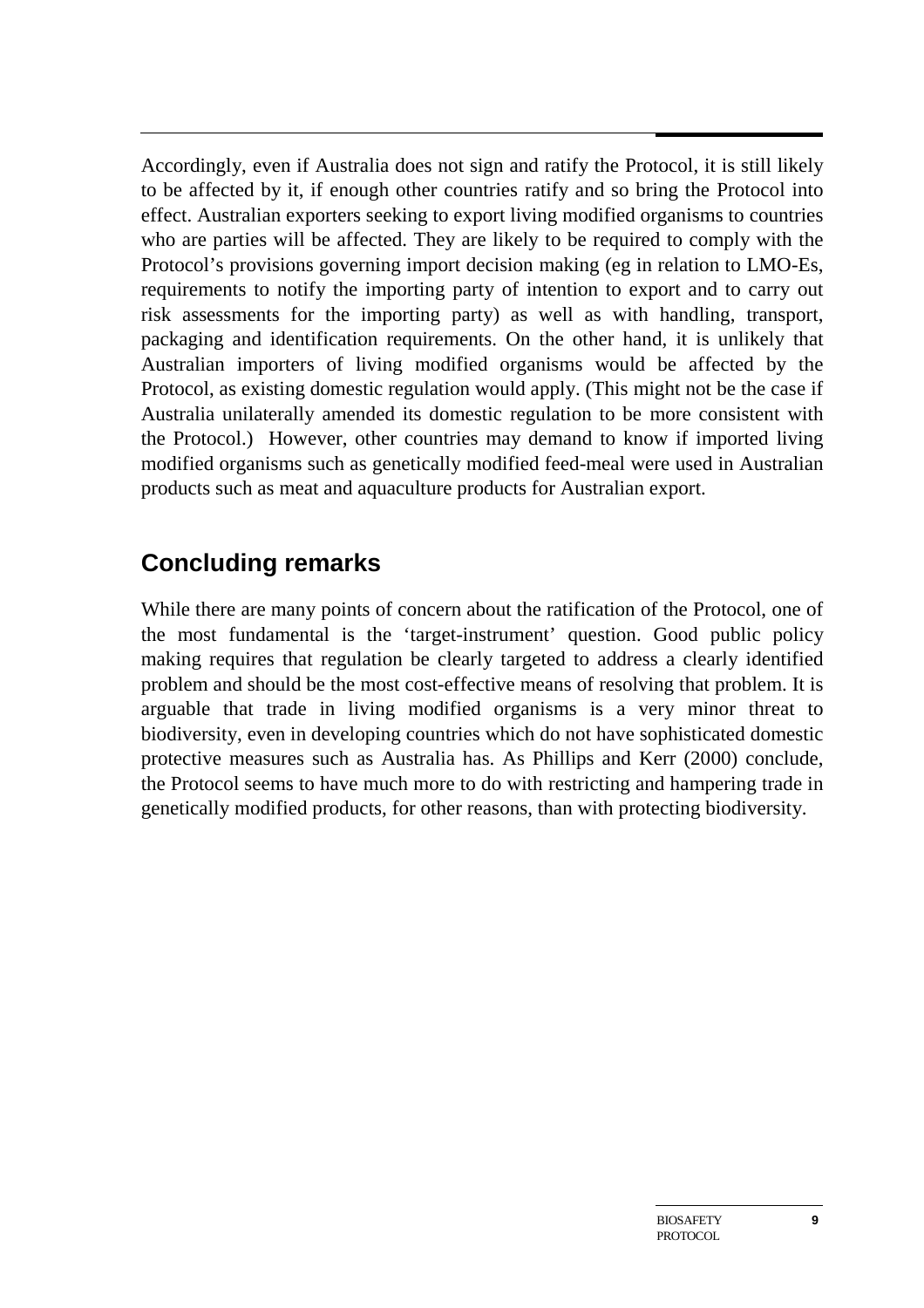# **Attachment A**

|              | million hectares |       |        |       |
|--------------|------------------|-------|--------|-------|
| Country      | 1996             | 1997  | 1998   | 1999  |
| <b>USA</b>   | 1.45             | 7.16  | 20.83  | 28.64 |
| Argentina    | 0.05             | 1.47  | 3.53   | 5.81  |
| Canada       | 0.11             | 1.68  | 2.75   | 4.01  |
| China        | 1.00             | 1.00  | 1.10   | 1.30  |
| Brazil       | 0.00             | 0.00  | 0.00   | 1.18  |
| Australia    | 0.00             | 0.20  | 0.30   | 0.30  |
| South Africa | 0.00             | 0.00  | 0.06   | 0.18  |
| Mexico       | 0.00             | 0.00  | 0.05   | 0.05  |
| Europe       | 0.00             | 0.00  | 0.002  | 0.01  |
| Total        | 2.61             | 11.51 | 28.622 | 41.48 |

# Table 1 **Genetically modified crop area by country**

Source: EU (2000)

#### Table 2 **Genetically modified crop area by crop**

|          | million hectares |       |       |       |                   |
|----------|------------------|-------|-------|-------|-------------------|
| Crop     | 1996             | 1997  | 1998  | 1999  | 2000 <sup>a</sup> |
| Soybeans | 0.45             | 5.04  | 13.59 | 21.78 | 22.49             |
| Corn     | 0.30             | 2.61  | 9.11  | 11.28 | 10.53             |
| Rapeseed | 0.11             | 1.42  | 2.43  | 3.46  | 3.12              |
| Potatoes | 0.01             | 0.01  | 0.03  | 0.04  | 0.04              |
| Cotton   | 0.73             | 1.43  | 2.46  | 3.92  | 4.90              |
| Tobacco  | 1.00             | 1.00  | 1.00  | 1.00  | 1.00              |
| Total    | 2.60             | 11.51 | 28.62 | 41.48 | 42.08             |

**a** Forecast.

Source: EU (2000)

#### Table 3 **Principal traits in genetically modified crops in 1999**

| Trait                                     | Contribution to global area<br>growth between 1998 and 1999 |
|-------------------------------------------|-------------------------------------------------------------|
|                                           | Per cent                                                    |
| Herbicide tolerance                       | 69                                                          |
| Herbicide tolerance and insect resistance | 21                                                          |
| Insect resistance                         | 10                                                          |
| Virus resistance                          |                                                             |
| Quality <sup>a</sup>                      |                                                             |
| Total                                     | 100                                                         |
|                                           |                                                             |

**a** For example, nutrition and appearance.

Source: James (2000)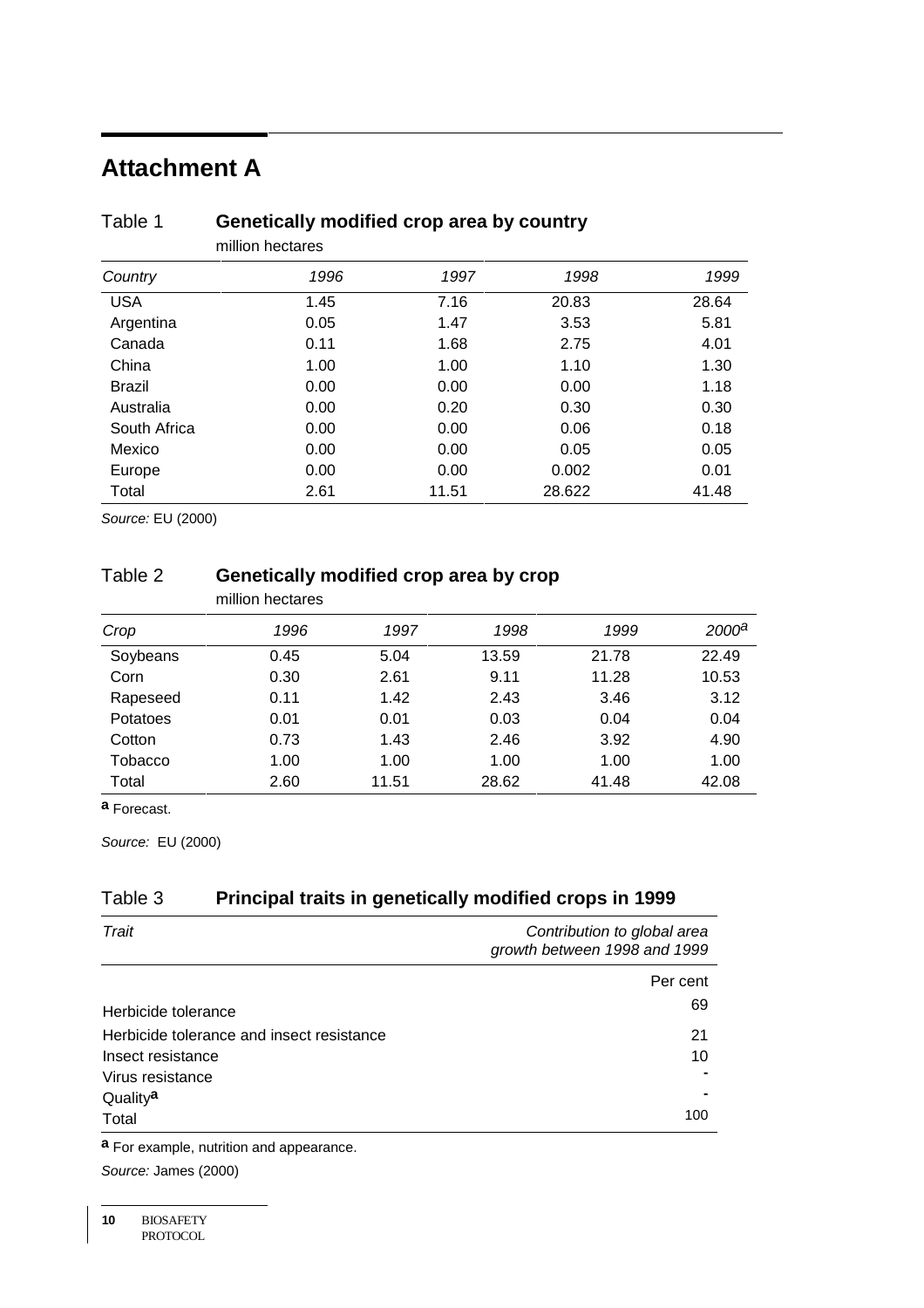

**a** Farm land area is used for wheat, other crops and sown pastures and grasses. Source: Australian Commodity Statistics (1999, p. 24).





**a** The estimates shown relate to the average yield over the decade ending in the years shown. **b** The analysis is based on average yields over the 140 year observation period. As wheat production commenced in some of the higher yielding areas and has progressively expanded into lower yielding areas, the estimates of productivity growth understate the productivity gains obtained in individual regions from changes in technology and improved land management.

Source: Gretton and Salma (1996, p. 7).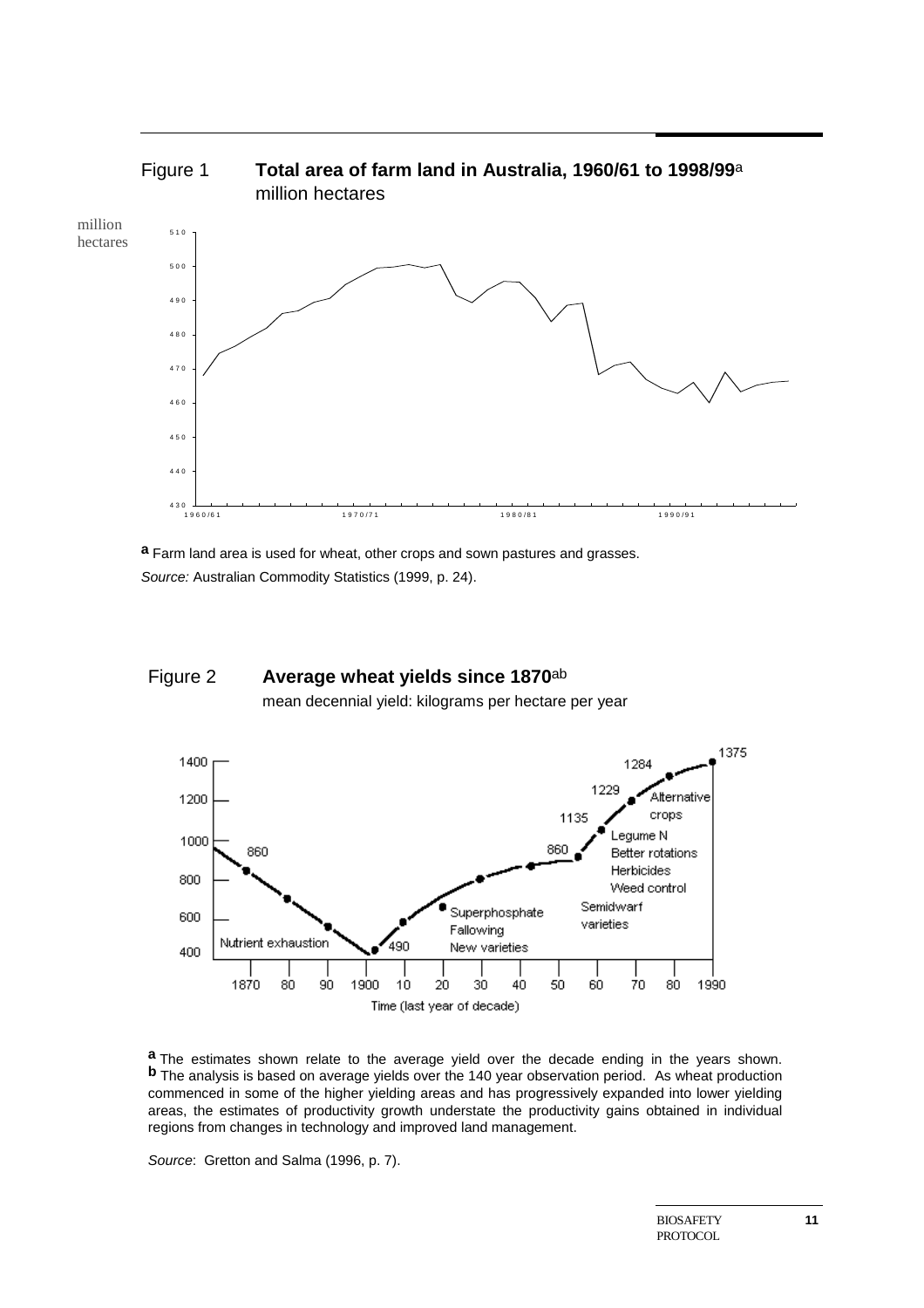



percentage points

MFP Multi-factor productivity

**a** Labour is measured by total hours worked.

**b** Multi-factor productivity is estimated by subtracting from output growth the contributions due to labour and capital. It reflects the impact of technological change on output growth.

Source: Commission estimates based on ABS data.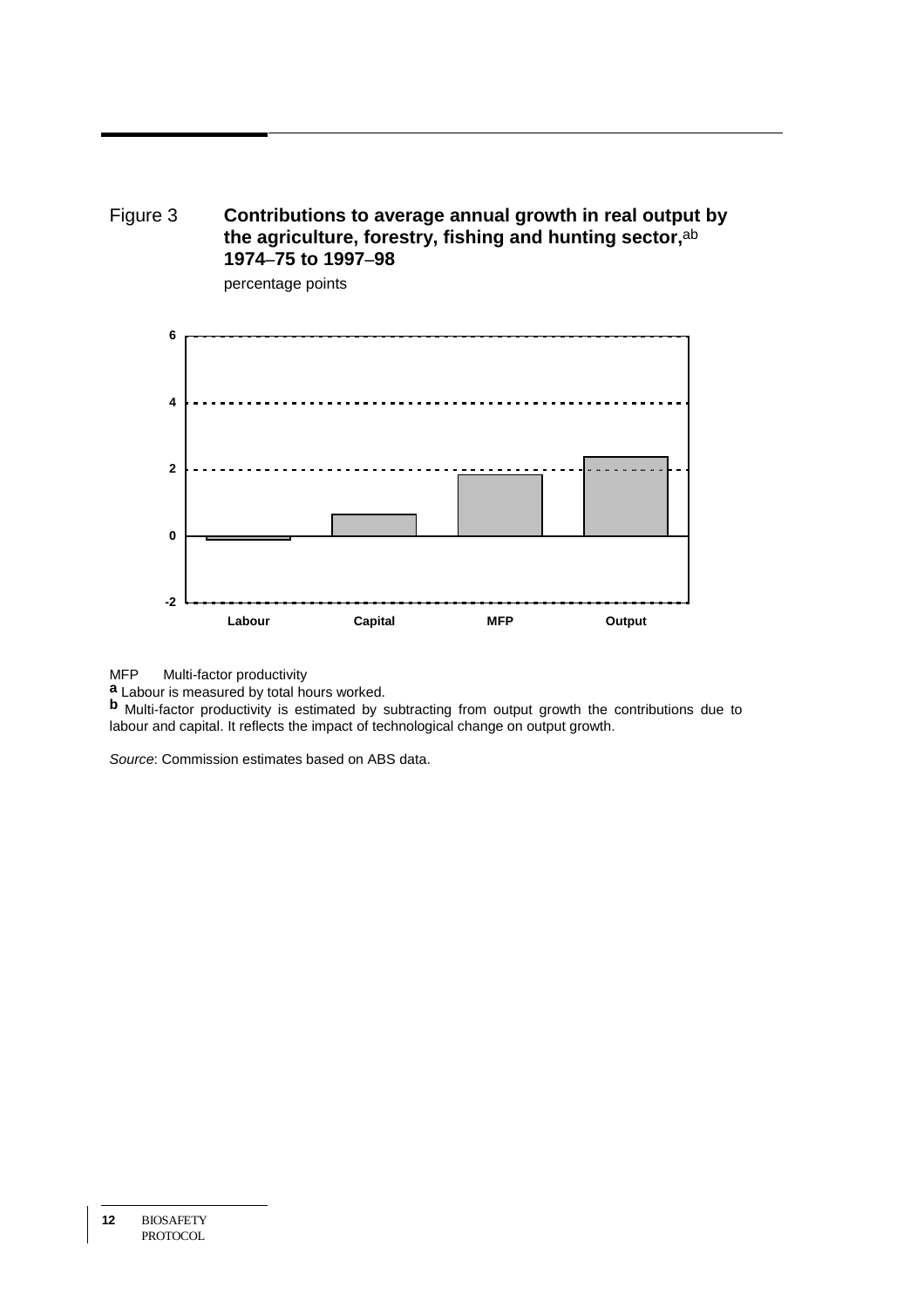## **References**

- ABARE (Australian Bureau of Agriculture and Resource Economics) 1999, *Australian Commodity Statistics*, ABARE, Canberra.
- Aerni P 2000, *Public Policy Responses to Biotechnology*, Center for International Development, Harvard University.
- Boyle TJ and Sayer JA, 1995, "Measuring, monitoring and conserving bio-diversity in managed tropical forests", *Commonwealth Forestry Review,* volume 74, pp. 20-25.
- CBD (Convention on Biological Diversity) Secretariat 2000, *Cartegena Protocol on Biosafety to the Convention on Biological Diversity*, http://www.biodiv.org/biosafe/protocol/signinglist.asp, accessed 15 November 2000.
- Cosbey A and Burgiel S 2000, *The Cartagena Protocol on Biosafety: an Analysis of Results*, International Institute for Sustainable Development, Winnepeg.
- Cors T 1999, *Biosafety and International Trade: Conflict or Convergence?* Centre for International Development, Harvard University, http://www.biotechinfo.net/conflict\_convergence.html, accessed 2 November 2000.
- Dolling A and Peterson D 2000, *Genetically Modified Products: a consumer choice framework*, Productivity Commission, Staff Working Paper, July, Canberra.
- Edwards I 2000, *How will gene technology benefit agriculture over the next 10 years?*
- EU (Commission of the European Communities) 2000, *Economic Impacts of Genetically Modified Crops on the Agri-Food Sector, A First Review*, Working Document Rev.2, Directorate-General for Agriculture.
- Gretton P and Salma U 1996, *Land Degradation and the Australian Agricultural Industry*, Industry Commission, Staff Working Paper, Canberra.
- Isaac G and Phillips P 1999, *The Biosafety Protocol and International Trade in Transgenic Canola: an Economic Assessment of the Impact on Canada*.
- James C 2000, *Global Status of Commercialized Transgenic Crops: 1999*, ISAAA (International Service for the Acquisition of Agri-biotech Applications) Briefs No. 17, ISAAA, Ithaca, New York.
- Mumford 2000, *The Role of Environmental Risk Evaluation in Quarantine Decision making — Demand, Implementation and Implications*.
- Phillips P and Kerr A 2000, "Alternative Paradigms, The WTO versus the Biosafety Protocol for Trade in Genetically Modified Organisms", *Journal of World Trade*, 34(4), pp. 63-75.
- SCCA (Senate Committee on Community Affairs) 2000, *A Cautionary Tale: Fish Don't Lay Tomatoes, a Report on the Gene Technology Bill 2000,*